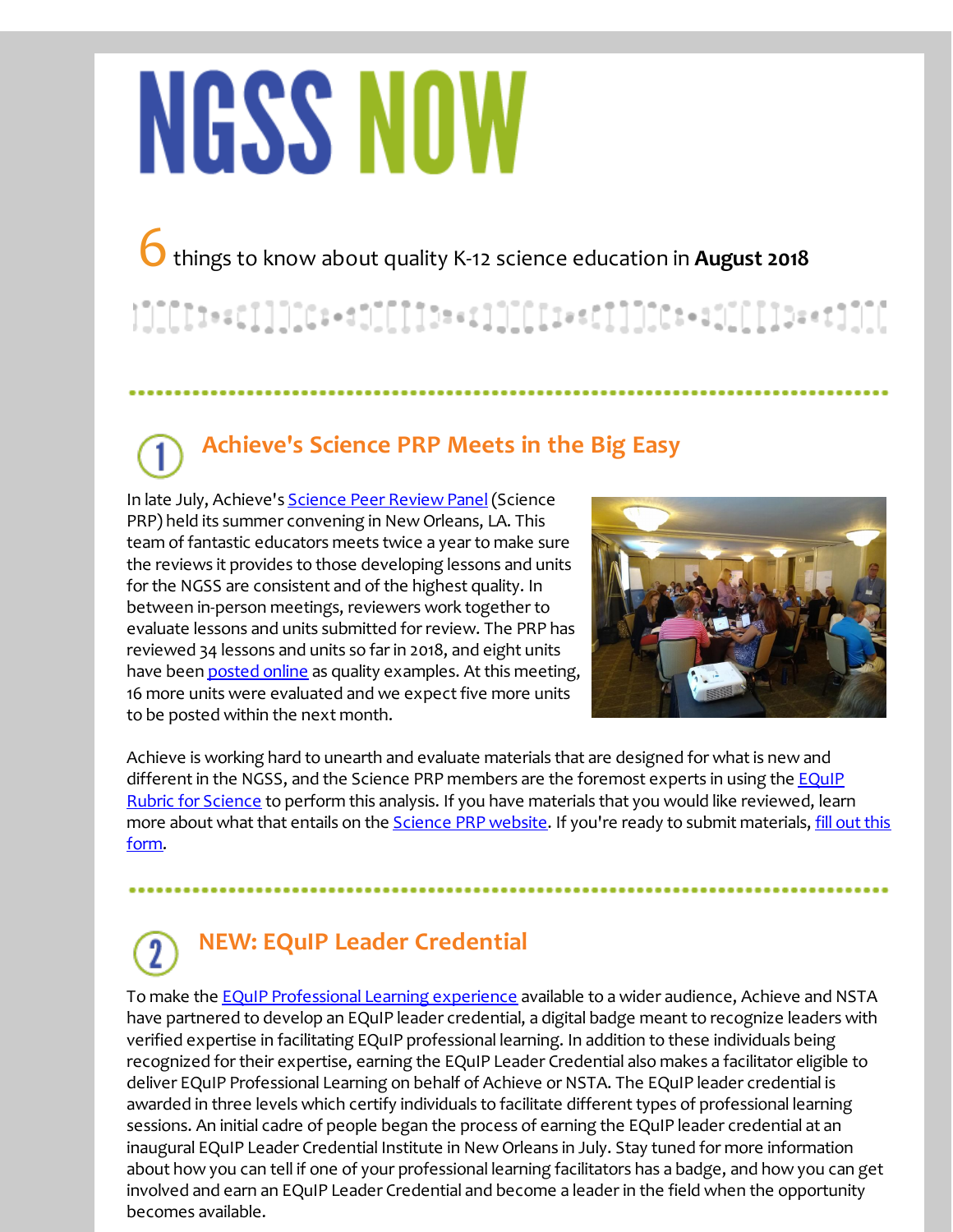#### **NSTA's #Science60 Campaign**



The NSTA Learning Center announced a summer campaign that recognizes science teachers' time over the summer as they complete professional learning. Throughout the two months of the campaign, NSTA invites teachers to document their hours of time spent and share what they've been doing this summer to better themselves on behalf of their students on the [#Science60](http://r20.rs6.net/tn.jsp?f=001WobU7Z_9bySiU1VrbRog3XNI23S5iasMX0m6H6zOZmVsHV5LLQUKniuyLOCiDxpX8trgs6GNZD6x1ABW_DnFxpekF4F1Txw-lRZ_HrsUVT6frMK8VjCDrKallzbLC_3ts4JLFa099rnp_meaGKOTyhpU-wUh2b09PHKZOs_85f1c2kJ8scU12YeG-8XR6i99lSw7S7mgsC8=&c=&ch=) webpage.

#### **From The Hechinger Report:** *Will new standardsimprove elementary science education?*

Don't miss this [article](http://r20.rs6.net/tn.jsp?f=001WobU7Z_9bySiU1VrbRog3XNI23S5iasMX0m6H6zOZmVsHV5LLQUKnnC6pJgGDUoae5eK3rmdg5CnSe9PekbM98XPeJlDUkhe5UU8PHAdXUCc91pNwI80es39DeqHm_cgMwWOcwwDdKh_fyIh9At9dQplE4Qbc-neQmctGcC9g3e4ZgCouzp0v_WgoeC1Q_K26b7dcTBgNYlhqdkb-l_VF1Zw9GEAtOE14O9bKkIY2z_GIjeyk36R8lGETABvvw1N&c=&ch=) from The Hechinger Report about the impact of the NGSS on elementary science education.

*"...Achieve's [Matt] Krehbiel, formerly a high schoolscience teacherin Kansas, believes the standards can make a positive difference for students.*

*"'It's all about kids being able to explain the world around them and being thoughtful about scientific information,' Krehbielsaid. 'If you teach in this way, kids willshow an increased likelihood to pursue a*



Photo Credit: The Hechinger Report

*careerin science, see science as relevant to theirlives and show an increased interest in science.'"*

#### **From Education Week:** *Professional learning can addressthe* 5 *equity challenge*



This [post](http://r20.rs6.net/tn.jsp?f=001WobU7Z_9bySiU1VrbRog3XNI23S5iasMX0m6H6zOZmVsHV5LLQUKnnC6pJgGDUoaNIO9EixeUVH9lACsw_2cHF1qdbXcJxnvoPnp_blXl332WSik3IKaJfRNpWoss61h17eYF1bDSCgJxa-_2wF364bW7wfZbIVnLWAtaReukqTtp3c6pBOz9fQ4DB6beBs-yYeJveXD5ce4zibrBOZioOH57ZqOQ-sMEeXULmFuQhG9kL9wiq9toZIO6mPj-uOEZVCqgQxQWYL-NfctTscs21B0HIc4jX5-le9KdjRkkvbgtd5mQ5osdLc50cU5YBfK&c=&ch=) from Education Week's PD Watch blog explores how professional learning for teachers can address equity challenges.

*"Equity starts with students having access to excellent teachers who can meet their academic as well as social and emotional needs. Every school year, teachers' classrooms fill up with students who have different challenges, strengths, and dreams while, at the same time, teachers are striving to continuously improve their practice to make student learning relevant, interesting, and useful.*

*"Being part of a learning system and participating in ongoing professional learning is essential for all educators to maintain and enhance their knowledge and skills to meet the needs of allstudents. Professional learning is the key to providing equitable access to excellent teaching."*



#### **Last Month on Twitter: The Nature of Science**